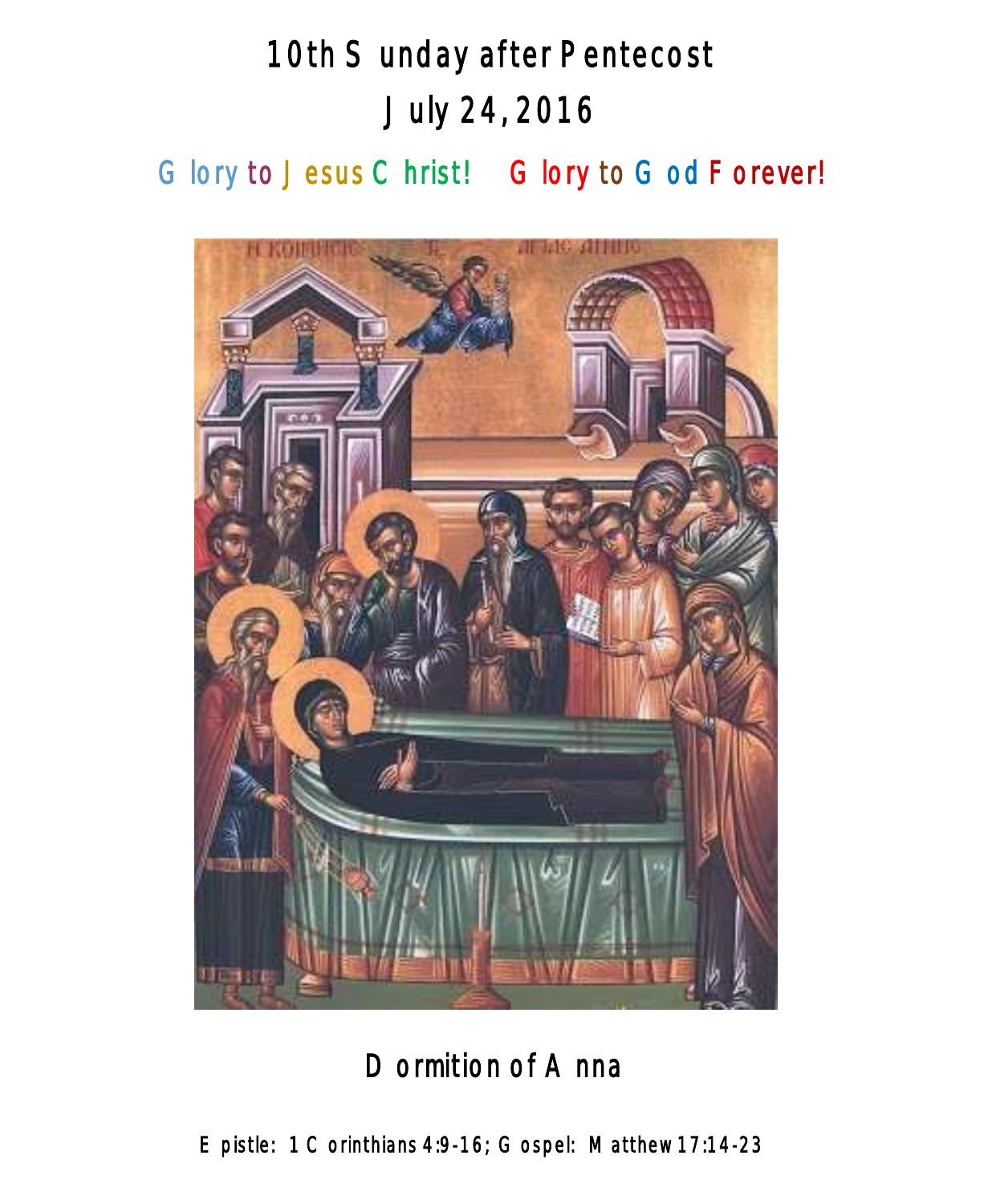



**Holy Protection of Mary Byzantine Catholic Eparchy of Phoenix Our Lady of Perpetual Help Byzantine Catholic Church Bishop: His Grace John Pazak C.Ss.R**

**Father Artur Bubnevych, Pastor Rectory (505) 268-2877 abbaolph@gmail.com**

**Father Christopher Zugger (pastor emeritus) (505) 256-1787 Frchris.zugger@gmail.com www.frchriszugger.com** 

**1837 Alvarado Dr. NE Albuquerque, New Mexico 87110**

**Parish office: (505) 256-1539 Fax: (505) 256-1278 www.olphnm.org**

## **SCHEDULE:**

SUNDAY: Rosary 8:30 am Festal Matins 9:00 am Divine Liturgy 10:00 am

Monday—Friday: No Services this week

Saturday: Great Vespers 5:00 pm Divine Liturgy 6:00 pm

#### **OFFICE HOURS:**

Monday—Friday 10:00 am—4:00 pm Thursday OFF

**THEOSIS:** 2nd & 4th Thursday pot luck dinner 6:00 pm Bible Study 7:00 pm

**Confession (Mystery of Reconciliation**): 9:15—10:00 am on Sundays, before or after weekday Liturgies, or by appointment with Father

**Mysteries of Baptism/Chrismation/Eucharist**: Must be arranged three months in advance. (Pre-Jordan requirement)

**Mystery of Crowning:**  Must be arranged six months in advance ( Pre-Cana requirement)

**Sick and Shut-Ins:** It is the family's responsibility to notify the parish office when a parishioner is in the hospital or confined to home because of sickness or old age. Father will bring the confined person the Holy Mysteries on a regular basis. It is recommended that one receive the Anointing of the Sick before any major surgery. Please don't let the priest be last to know that someone is ill!

**Eastern Christian Formation Program**: All grades meet every Sunday after Liturgy for 45 minutes (September through May)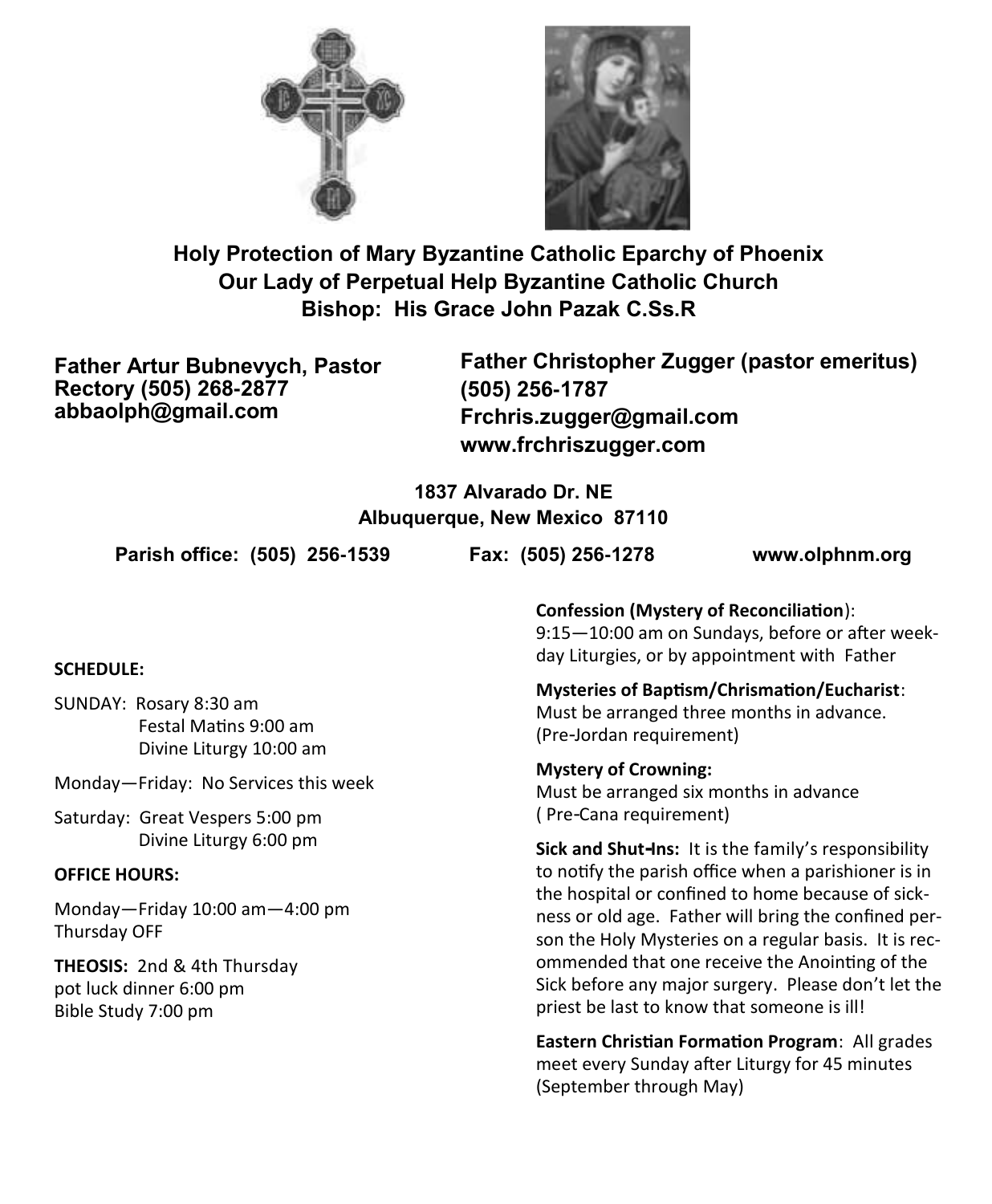**Welcome to our Church! If you are looking for a spiritual home, contact Father Artur or the office staff for more information. God bless you.**

| <b>Today</b>               | 8:30 am<br>9:00 am<br>10:00 am                                                                            | Rosary<br>Matins/Confessions<br>Divine Liturgy for Parishioners, Benefactors & Friends<br>Fr. Chris: Blessings for Agnes Adamsko                         |
|----------------------------|-----------------------------------------------------------------------------------------------------------|----------------------------------------------------------------------------------------------------------------------------------------------------------|
|                            |                                                                                                           | <b>Blessing of Cars For the Feast of Holy Prophet Elijah</b>                                                                                             |
| July 25<br><b>Monday</b>   | <b>Dormition of Anna</b><br>Epistle: Galatians 4:22-31; Gospel: Luke 8:16-21                              |                                                                                                                                                          |
|                            |                                                                                                           | No Service Today                                                                                                                                         |
| July 26<br><b>Tuesday</b>  | <b>Hermolaus &amp; Others Priest-Martyrs</b><br>Epistle: 2 Corinthians 2:14-3:3; Gospel: Matthew 23:23-28 |                                                                                                                                                          |
|                            |                                                                                                           | No Service Today                                                                                                                                         |
| July 27<br>Wednesday       | <b>Panteleimon Great Martyr</b><br>Epistle: 2 Corinthians 3:4-11; Gospel: Matthew 23:29-39                |                                                                                                                                                          |
|                            |                                                                                                           | No Service Today                                                                                                                                         |
| July 28<br><b>Thursday</b> | <b>Prochorus &amp; Others Apostles</b><br>Epistle: 2 Corinthians 4:1-6; Gospel: Matthew 24:13-28          |                                                                                                                                                          |
| Father's Day Off           | 10:30 am<br>$6:00$ pm<br>7:00 pm                                                                          | OASIS Class: The Recusants of the British Isles<br>pot luck dinner<br>THEOSIS Bible Study; Matthew Ch. 23                                                |
| July 29<br><b>Friday</b>   | <b>Callinicus Martyr</b><br>Epistle: 2 Corinthians 4:13-18; Gospel: Matthew 24:27-33 & 42-51              |                                                                                                                                                          |
|                            |                                                                                                           | No Service Today                                                                                                                                         |
| July 30<br><b>Saturday</b> | <b>Silas &amp; Others Apostles</b><br>Epistle: 1 Corinthians 1:3-9; Gospel: Matthew 19:3-12               |                                                                                                                                                          |
| July 31<br><b>Sunday</b>   | <b>11th Sunday after Pentecost</b><br>Epistle: 1 Corinthians 9:2-12; Gospel: Matthew 18:23-35             |                                                                                                                                                          |
|                            | 5:00 pm<br>6:00 pm                                                                                        | <b>Great Vespers</b><br>+Keenan Alan by Jilek Family                                                                                                     |
|                            | 8:30 am<br>$9:00$ am<br>10:00 am                                                                          | Rosary<br><b>Festive Matins/Confessions</b><br>Divine Liturgy for Parishioners, Benefactors & Friends<br>Fr. Chris: +Joe Kosty, Sr. by M/M Sven Svensson |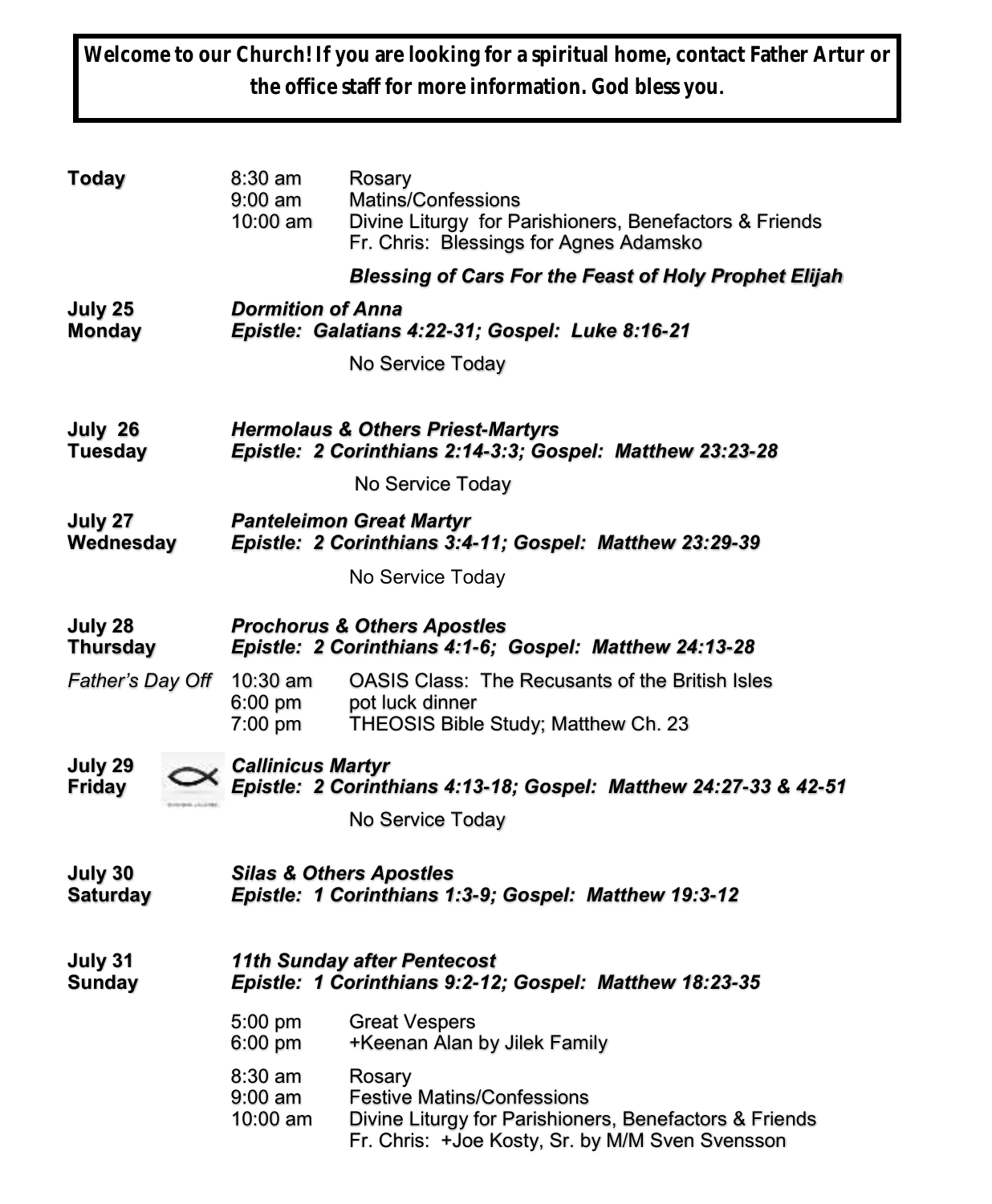Physician and Help of Those in sickness, Redeemer and Savior of the infirm; O Master and Lord of all, grant healing to your servants. Be clement, show mercy to those who have sinned much, and deliver

them, O Christ, from their Iniquities, that they may glorify Your might divine

- Sharif Rabadi Stephen Horner Katrina Anderson Abraham Haddad Jenny Ford Robert Hasaka Threima Leech Priscilla Hughes Steve Jakymiw Lillian Murphy Marilyn Fore Demetrius Yackanich Sven & Barbara Svensson Henry Burnette Fr. Julian Gnall Henry Zugger John & Margie Disque Phillip Fall Laura Dominquez Olga Bodnar Frances Brannan John Deflice Mary Ann Kosty Jordan Smith Maggie Batsel Jean Pesce
- William Frank Joseph Koetter Mary Nell Preisler Mike Harahuc Robert Zadel Nathan Barkocy Jack & Lorraine Hubbell Quintin Santmaria & Family Heather Mattax Larry Bennett Paola Terlaza

 Prayers in honor of and to the Blessed Virgin are a powerful weapon against sin, and for healing. If you recite the Rosary at home, please offer these intentions, and join us on Sunday at 8:30 am. Those who recite the Akathist to the Mother of God or the Rosary receive a partial indulgence when they do so in private, plenary indulgence when they do so as a group

# **Intentions of the Rosary**

1st Decade: Help for persecuted Catholics, especially in communist and Islamic states

2nd Decade: Spiritual and physical growth of our parish and the Byzantine Catholic Church

3rd Decade: Increase in vocations to priesthood, diaconate, and consecrated life to serve the Byzantine Catholic Church 4th Decade: Repose of the souls who have no one praying for them

5th Decade: Healing of the sick in body, mind and soul

# **Holy Father's Intentions for July**

# **Universal: Indigenous Peoples**

That indigenous peoples, whose identity and very existence are threatened, will be shown due respect.

# **Evangelization: Latin America and the Caribbean**

That the Church in Latin America and the Caribbean, by means of her mission to the continent, may announce the Gospel with renewed vigor and enthusiasm**.**



Vocation Icon Today: Sullivan or Jilek Next Sunday: Donlin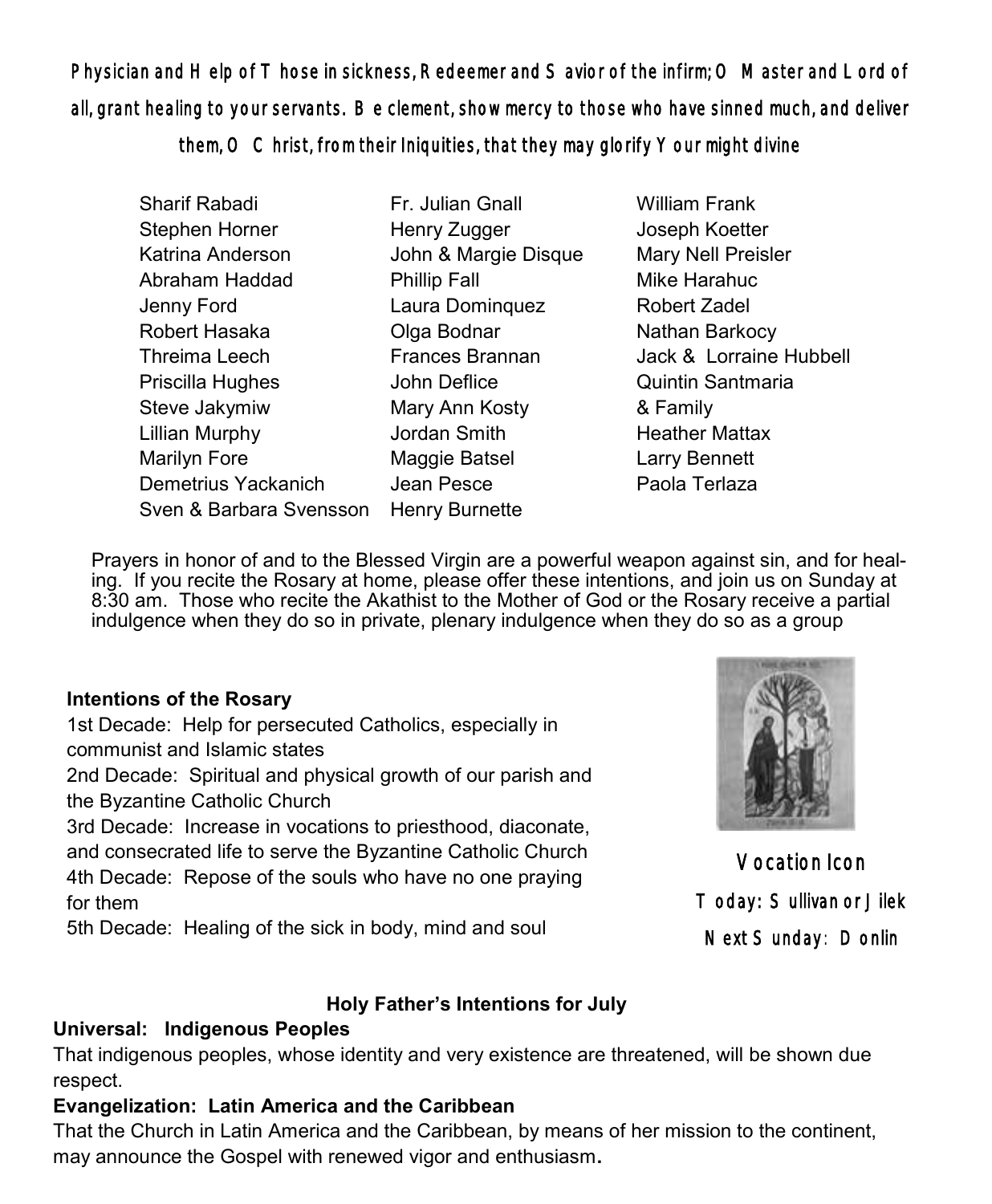# July 17, 2016 - Attendance: 115

#### **Sangre de Cristo Explorers announcements! Parent Exploration Q and A, Child Registration, and potluck!** Come and learn more about the Explorers program to see if it is a good fit for the family! View a short presentation, Q and A, fellowship, register the children, and give uniform sizes for us to order! Come even if you are decided already or still unsure about joining. Invite other friends and families from other parishes who might be looking for such a program! It will be Potluck Style so bring a dish to share!

Date: **Saturday, August 6th** 7:30 pm after the Saturday evening liturgy.

Where: Our Lady of Perpetual Help gathering hall.

#### **The Sangre de Cristo Explorers have a starting date for the regular meetings!**

#### *Announcement #2*

The weekly meetings are where our children will practice their faith, build character, grow in friendship, and more! This will be done through prayer, games, activities, imagination, exploration, and more!

Who: Separate sections for Boys and Girls ages 6 and older (younger with permission of the group leader).

When: Every 2<sup>nd</sup>, 3<sup>rd</sup>, and 4<sup>th</sup> Monday of the month **starting in September.**

Where: Our Lady of Perpetual Help (when weather permits we may march to Alvarado Park).

Cost: \$50 annual membership, \$65 one-time uniform fee, and the cost camping equipment.

(Scholarships may be available.)

For more information: E-mail: [sangredecristofne@gmail.com](mailto:sangredecristofne@gmail.com)

**DATE READER TROJCA GREETER COUNTER HOST**

July 31 Michael Wells Olga Youssef Open Open Open

## **Barbara's Hall Report**

Special thanks to our Knight's Blessed Paul Peter Gojdich Council for making a great frito pie brunch. All kinds of chili and beans and salad to go with it. We also celebrated the Mysteries of Christian Initiation for Adela Eve Watson. Congratulations, Little One, and thanks for bringing that delicious cake. Tom and Natalie Sullivan brought all kinds of treats for Tomas' first birthday. Happy Birthday, Tomas!

## **Special Announcement From the Office of the Metropolitan**

Join Metropolitan William Skurla and Bishop Kurt Burnette on A PILGRIMAGE FOR THE HOLY YEAR OF MERCY

> October 19 thru 30, 2016 12 days, 10 nights

ROME + BARI + ASSISI + VENICE

For complete itinerary, pricing, or further information Contact Diane Rabiej Executive Assistant to the Bishop, Eparchy of Passaic Phone 973-890-7777 E-mail drabiej@eparchyofpassaic.com

Itinerary is on the greeting table by the holy water font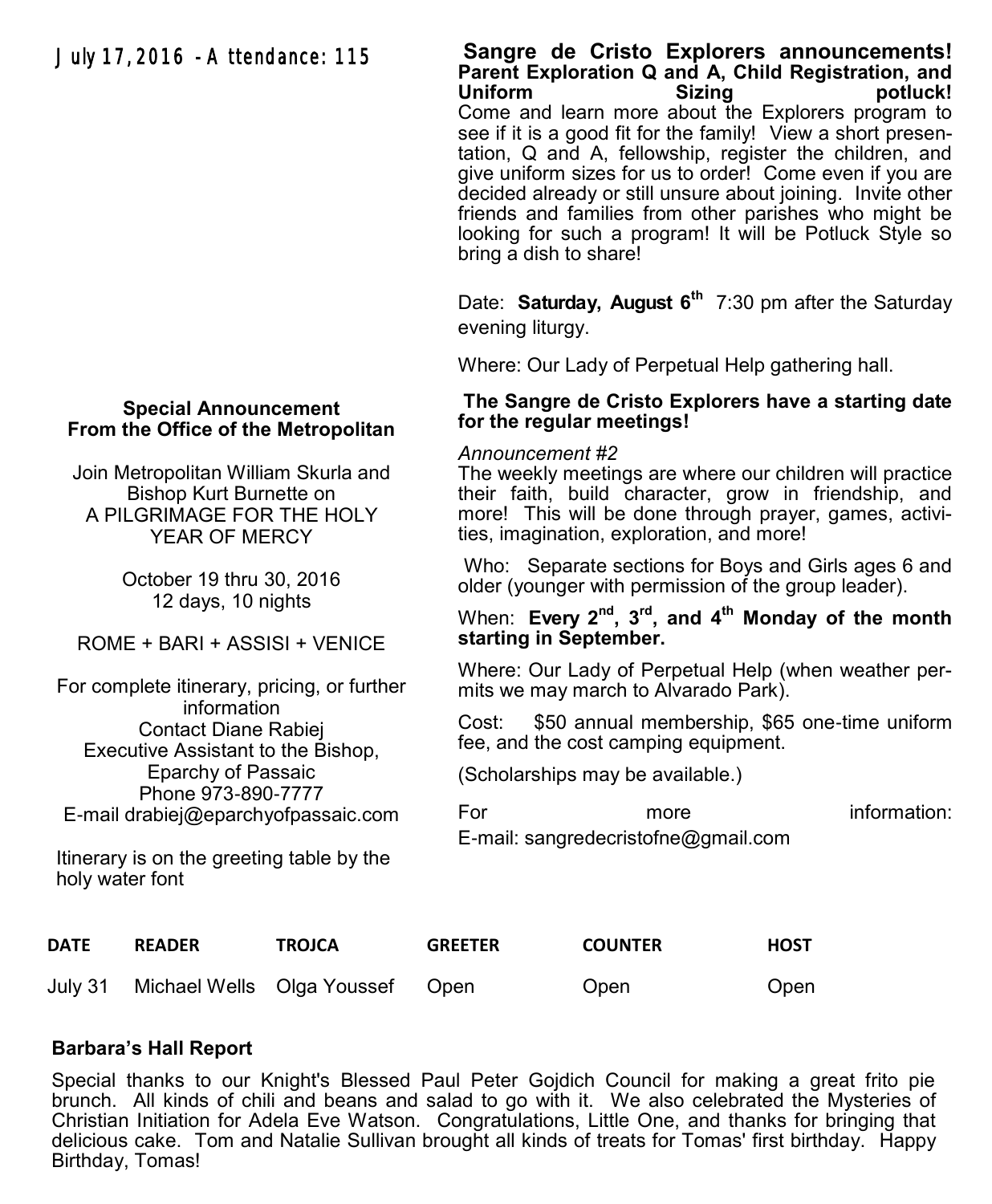# **Coming Events—Mark Your Calendars Now**

| Monday, August 1   | 6:00 pm Divine Liturgy, Lesser Blessing of Water, Start of the Dormition Fast |  |
|--------------------|-------------------------------------------------------------------------------|--|
| <b>August 6</b>    | Feast of Transfiguration of Our Lord Jesus Christ                             |  |
| Friday, August 5   | 6:00 pm Vesper Divine Liturgy, Blessing of Litija bread/Blessing of Fruits    |  |
| Saturday, August 6 | 9:00 am Divine Liturgy / Myrovanije                                           |  |
| <b>August 15</b>   | <b>Feast of the Dormition of the Theotokos</b>                                |  |
| Sunday, August 14  | 5:00 pm Great Vespers with Litija                                             |  |
| Monday, August 15  | 6:00 pm Festive Divine Liturgy /Blessing of Flowers/ Myrovanije               |  |

# **Church improvements**

In August/September we will be undertaking improvements in the church, and also the installation of a new Byzantine-style chandelier. All of this has been worked on with consultations with the parish advisory board and comments from parishioners, especially regarding the pews, floors, better circulation of air, and improving the lighting. Our next month promises to be a busy one.

August 1 - This week is the beginning: new chandelier, new light fixtures with ceiling fans;

August 16 All week: Removing icons from nave walls and painting of the walls in the nave (from iconostas to west wall), preparation of new choir area;

Second half of August/start of September (exact date pending): removal of existing pews, sanding and repairs of parquet wooden floor / installation of new pews.

## **Pilgrimage in honor of Our Lady of Perpetual Help at St. George Church Olympia, Washington**

Father Vasyl Mutka and the community of St. George cordially invite our parish family to join them for the Pilgrimage in honor of Our Lady of Perpetual Help the Patroness of our God-loving parish.

It will take place on the weekend of August 19-21, 2016. The Pilgrimage will include Liturgies, Anointing of the Sick, confessions, the Rosary, and much more. Please, take time and read the brochure which contains the schedule of the Pilgrimage and all other particulars available on the greeting table by the Holy Water font. Thank you!

**The Mission Society** needs a volunteer who can help with website updating and maintenance, and regular checking of the email. This would help us raise more awareness and donations for our Church in Eastern Europe, especially Father Artur's home region. Please contact Father Chris if you can help. Thank you!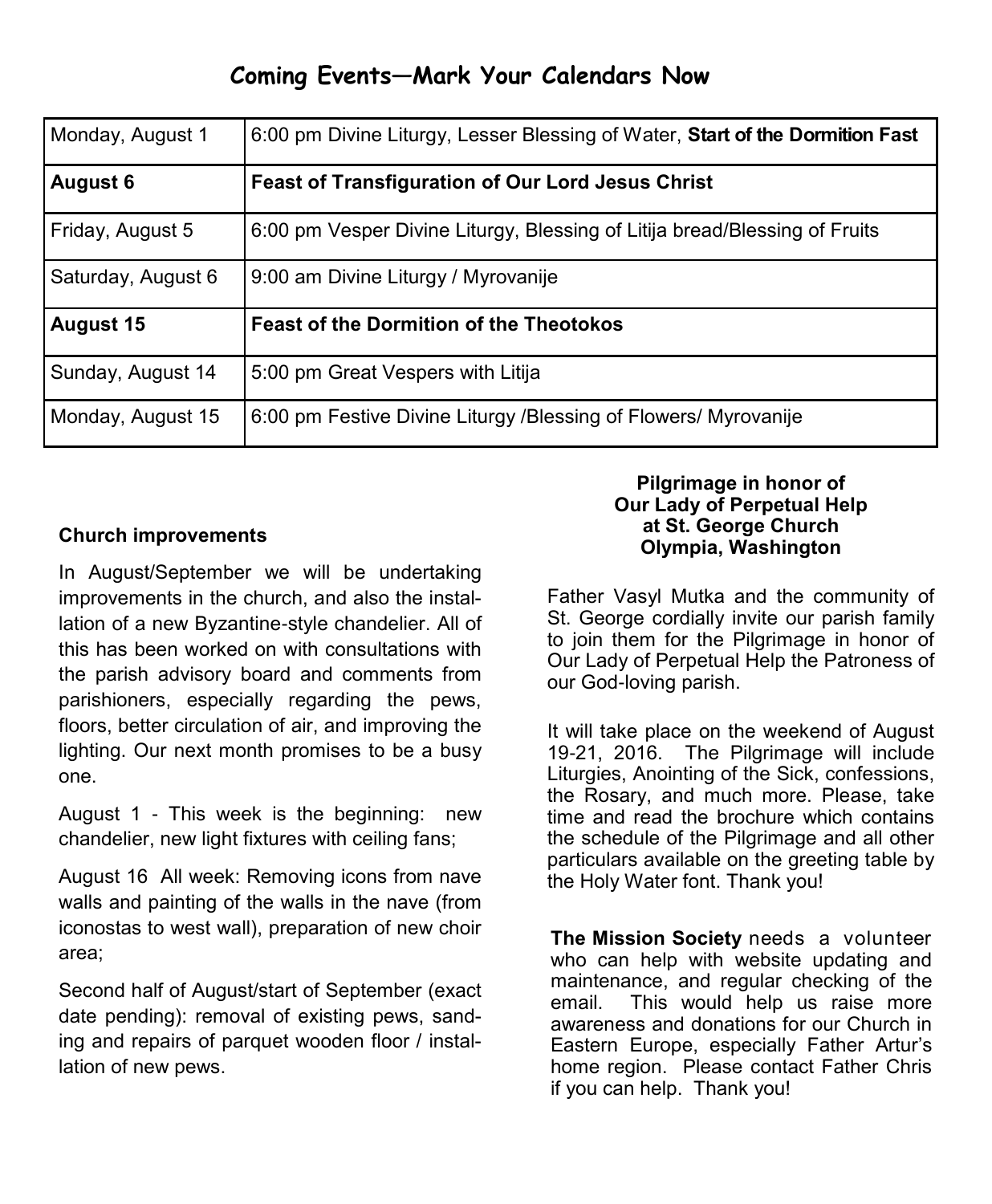## **St. Elias the Prophet**

Elias/ Elijah is considered the greatest of the Jewish prophets, and his life and deeds dominate 1 Kings, and are concluded in 2 Kings with his ascent into heaven, in a fiery chariot pulled by four horses. His disciple Elisha/Eliseus receives his mantle tossed down to earth by the prophet, and he inherits the prophetic office and the role as miracle-worker.

Elias' life was dedicated to defending the worship of the One True God, and he is famous for the defeat of the priests of Ba'al on Mount Carmel in the spectacular miracle worked by God of annihilating the altar of sacrifice and ending the terrible drought with rainstorms pouring out of one small cloud.

Elias has long been the protector of wheeled vehicles, and today cars, trucks and motorcycles are

## **Saint Anne, Mother of the Virgin Mary**

Tradition refers to St. Ann as being the mother of Virgin Mary. Although not written of in the Bible, the name Ann (grace) is given credence in the non-biblical gospel of James: this is a mix of Scripture and legends.

Saint Ann was said to have been born in Bethlehem and married Joachim from Nazareth in Galilee. Joachim was a shepherd given the task of supplying the temple of Jerusalem with sheep for sacrifices.

After twenty years of marriage Ann and Joachim had no children. This was a tragedy in Judaism: it meant that there would be no children to pray for their souls to be remembered, and they did not have a son who could have been the Messiah.

Once, when Joachim overheard ridicule because of their childless state, he is said to have gone into the desert to plead with God to give them a child while Ann prayed at home. After a time of fasting an angel appeared to assure Joachim he and Ann would be given a child they were to name Mary, who would be the mother of the Messiah. Icons show them embracing each other with the joyful news.

## **INFORMED CHOICE Many women**

make the decision to have an abortion without ever discussing either the medical procedures or the health considerations with anyone. No other surgical procedure is performed with this degree of patient ignorance. It doesn't have to be that way. American citizens have a right to be informed about things that might affect their health. There is no reason why any woman should go through surgery of any kind, especially induced abortion, or take powerful drugs that induce abortion, and not even be informed about potentially serious side effects.Daniel J. Martin, M.D., Ltd., clinical instructor at St. Louis University Medical School, St. Louis, Missouri, has said, "The impact of abortion on the body of a woman who chooses abortion is great and always negative. I can think of no beneficial effect of a social abortion on a body.

"Why is this so? Because induced abortion is the premature, willful, and violent penetration of a closed and safeguarded system -- a system in which nearly every cell, tissue and organ of a woman's reproductive system has been specially transformed and activated to carry out the function of sustaining and nourishing the developing child. Not surprisingly, any violation of the integrity of that system can lead to serious complications. Physical problems range from hemorrhage and infection to sterility and even death. Psychological effects range from depression and mental trauma to divorce and even suicide.

There is strong evidence that abortion increases the risk of breast cancer. A study of more than 1,800 women appearing in the Journal of the National Cancer Institute in1994 found that overall, women having abortions increased their risk of getting breast cancer before age 45 by 50%. For women under 18 with no previous pregnancies, having an abortion after the 8th week increased the risk of breast cancer 800%. Women with a family history of breast cancer fared even worse. All 12 women participating in the study who had abortions before 18 and had a family history of breast cancer themselves got cancer before age 45.